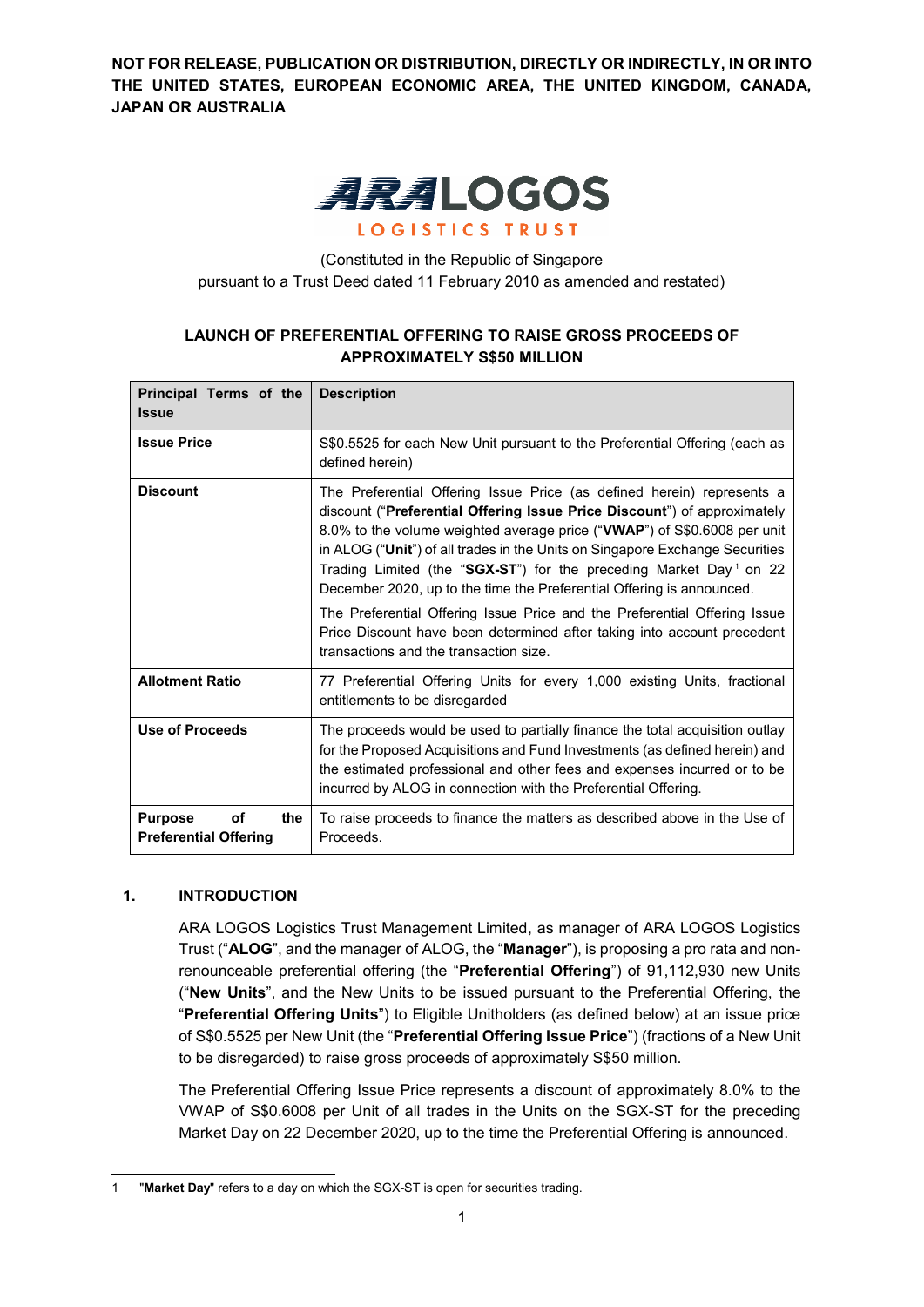In relation to the Preferential Offering, LOGOS Units No. 1 Ltd ("**LOGOS Units No. 1**"), a wholly-owned subsidiary of LOGOS Property Group Limited ("**LOGOS**") and a key strategic investor of ALOG, has provided an irrevocable undertaking ("**Undertaking**") to the Manager, the details of which are set out in paragraph 7 below. The provision of the Undertaking from LOGOS Units No. 1 will result in the subscription of all unsubscribed Preferential Offering Units remaining after the fulfilment of valid excess Preferential Offering Units applications by other unitholders of ALOG ("**Unitholders**") for the same under the terms of the Preferential Offering, and accordingly, the Preferential Offering will not be underwritten by a financial institution. No commission or fee will be paid to LOGOS Units No. 1 in consideration of the Undertaking.

### **2. RATIONALE FOR THE PREFERENTIAL OFFERING**

The Manager intends to use the net proceeds from the Preferential Offering to partially finance the proposed acquisition of five logistics properties in Australia and investment in 49.5% interest in the New LAIVS Trust and 40.0% interest in the Oxford Property Fund (the "**Proposed Acquisitions and Fund Investments**"). The Manager believes that the Proposed Acquisitions and Fund Investments will bring the following key benefits to Unitholders:

- (i) Maiden acquisition since rebranding as ARA LOGOS Logistics Trust;
- (ii) Deepens strategic presence in Australia's attractive logistics market;
- (iii) New Property and Fund Portfolio comprises prime assets located in critical economic hubs;
- (iv) Good quality portfolio underpinned by reputable tenants;
- (v) Deepens presence in the defensive cold storage sector;
- (vi) Transformational acquisition to propel ALOG into the next stage of growth; and
- (vii) Strong support from LOGOS through its participation in the Equity Fund Raising.

Please refer to the announcement of ALOG dated 26 October 2020 (the "**Acquisition Announcement**") for further details, including the rationale of the Proposed Acquisitions and Fund Investments.

The Manager believes that the Preferential Offering is an overall efficient and beneficial method of raising funds to partially finance the Proposed Acquisitions and Fund Investments.

#### **3. USE OF PROCEEDS**

Subject to relevant laws and regulations, the Manager intends to use the gross proceeds of approximately S\$50 million from the Preferential Offering in the following manner:

(i) approximately S\$49.75 million (which is equivalent to approximately 99.5% of the gross proceeds of the Preferential Offering) to partially finance the total acquisition outlay for the Proposed Acquisitions and Fund Investments; and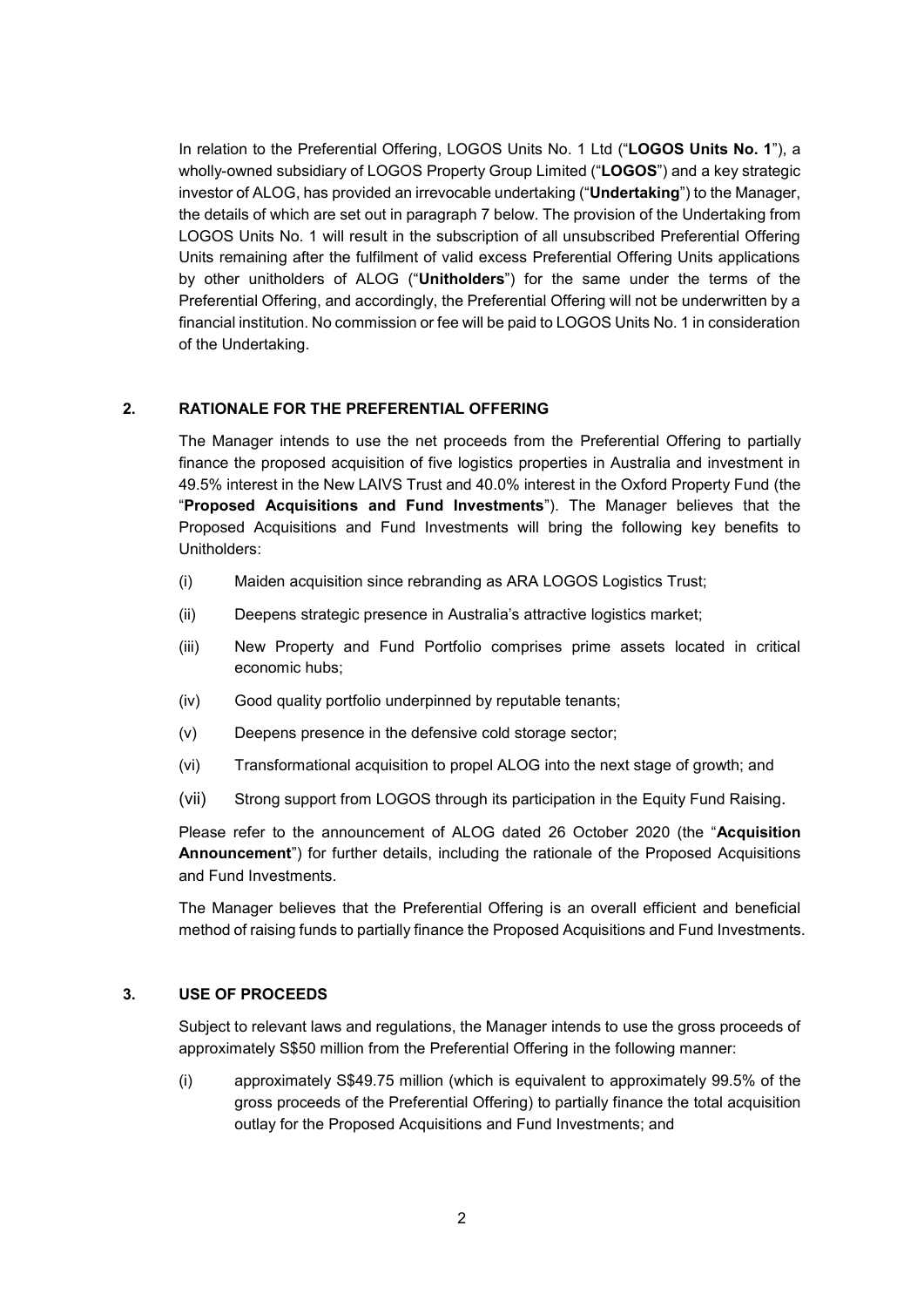(ii) approximately S\$0.25 million (which is equivalent to approximately 0.5% of the gross proceeds of the Preferential Offering) to pay the estimated professional and other fees and expenses incurred or to be incurred by ALOG in connection with the Preferential Offering.

Notwithstanding its current intention, the Manager may, subject to relevant laws and regulations, utilise the net proceeds of the Preferential Offering at its absolute discretion for other purposes, including without limitation, the repayment of existing indebtedness and for funding capital expenditures.

The Manager will make periodic announcements on the utilisation of the proceeds from the Preferential Offering via SGXNET as and when such funds are materially disbursed and whether such a use is in accordance with the stated use and in accordance with the percentage allocated. Where proceeds are to be used for working capital purposes, the Manager will disclose a breakdown with specific details on the use of proceeds for working capital in ALOG's announcements on the use of proceeds and in ALOG's annual report and where there is any material deviation from the stated use of proceeds, the Manager will announce the reasons for such deviation.

Pending the deployment of the proceeds from the Preferential Offering, the proceeds may, subject to relevant laws and regulations, be deposited with banks and/or financial institutions, or be used to repay outstanding borrowings or for any other purpose on a short-term basis as the Manager may, in its absolute discretion, deem fit.

### **4. AUTHORITY TO ISSUE NEW UNITS**

The New Units will be issued pursuant to the specific mandate given by Unitholders in the extraordinary general meeting of Unitholders held on 23 December 2020, pursuant to which the Manager may issue up to 100,000,000 New Units under the Preferential Offering.

### **5. DETAILS OF THE PREFERENTIAL OFFERING**

In connection with the Preferential Offering, the Manager intends to issue 91,112,930 New Units at the Preferential Offering Issue Price to Eligible Unitholders (as defined herein) in order to raise gross proceeds of approximately S\$50 million.

As the Preferential Offering is made on a non-renounceable basis, the provisional allotment of New Units cannot be renounced in favour of a third party or traded on the SGX-ST. Each Eligible Unitholder will be provisionally allotted the New Units under the Preferential Offering on the basis of their unitholdings in ALOG as at 5.00 p.m. on 4 January 2021 (the "**Record Date**"). In this regard, fractions of a New Unit will be disregarded.

Eligible Unitholders are at liberty to accept or decline their provisional allotments of New Units and are eligible to apply for additional New Units in excess of their provisional allotments under the Preferential Offering ("**Excess New Units**"). Eligible Unitholders are prohibited from trading, transferring, assigning or otherwise dealing with (in full or in part) their (a) provisional allotments of New Units or (b) eligibility to apply for Excess New Units.

The New Units under the Preferential Offering represented by (i) the provisional allotments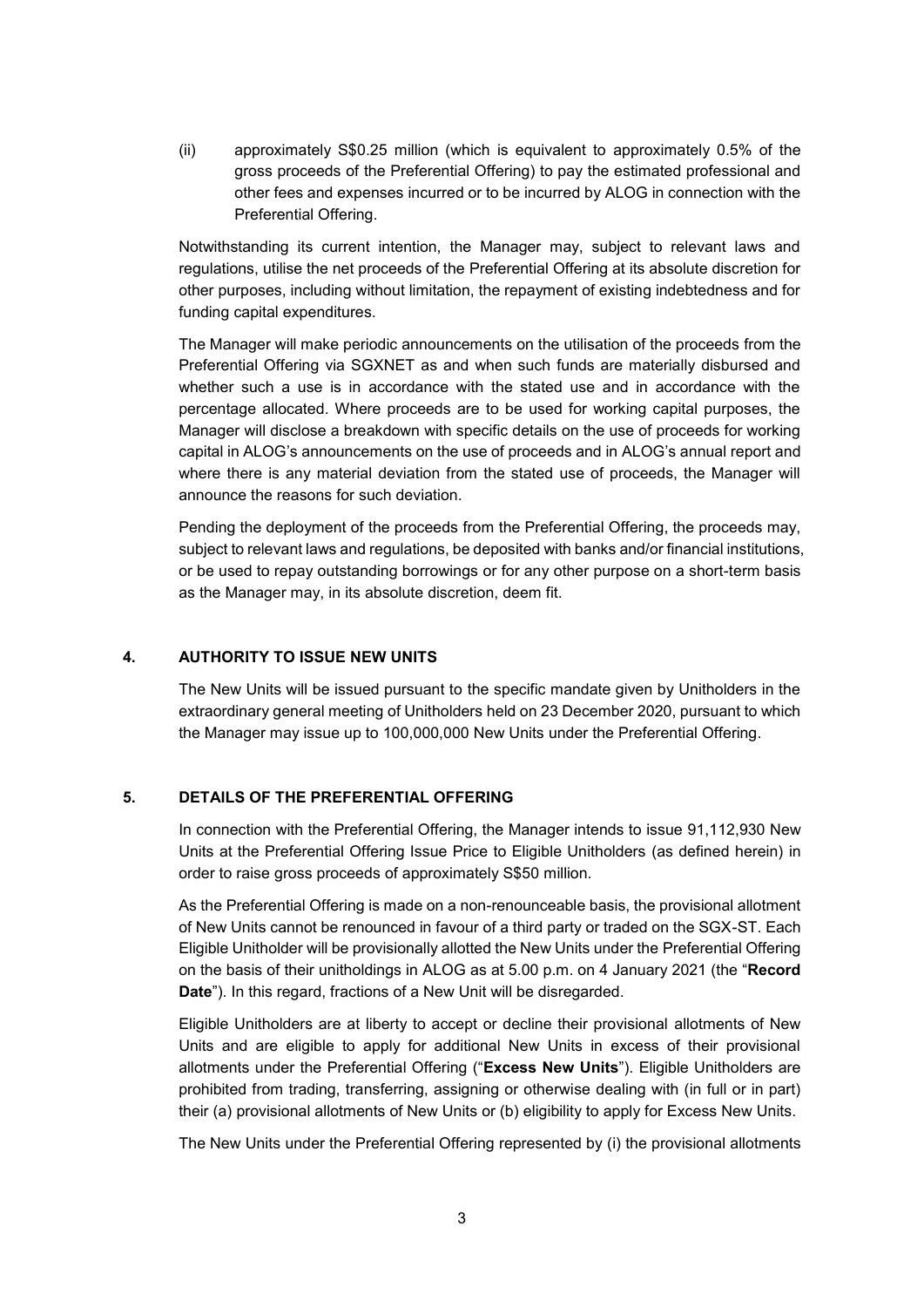of Eligible Unitholders who decline or do not accept, in full or in part, their provisional allotments of New Units under the Preferential Offering, (ii) the provisional allotments of ineligible Unitholders, and/or (iii) the aggregate of fractional entitlements, may be issued to satisfy applications for Excess New Units as the Manager may, in its absolute discretion, deem fit. In the allotment of Excess New Units, preference will be given to the rounding of odd lots. Directors of the Manager (the "Directors") and Substantial Unitholders<sup>2</sup> who have control or influence over ALOG or the Manager in connection with the day-to-day affairs of ALOG or the Manager or the terms of the Preferential Offering, or have representation (direct or through a nominee) on the board of the Directors will rank last in priority for the rounding of odd lots and allotment of Excess New Units.

### **6. ELIGIBLITY TO PARTICIPATE IN THE PREFERENTIAL OFFERING**

**Eligible Unitholders**. Only Eligible Depositors (as defined below) and Eligible QIBs (as defined below) are eligible to participate in the Preferential Offering.

**Eligible Depositors**. "**Eligible Depositors**" are Unitholders with Units standing to the credit of their respective securities accounts with The Central Depository (Pte) Limited ("**CDP**") as at the Record Date and (a) whose registered addresses with CDP are in Singapore as at the Record Date; or (b) who have at least three Market Days prior to the Record Date provided CDP with addresses in Singapore for the service of notices and documents, but exclude, subject to certain exceptions, Unitholders located, resident or with a registered address outside of Singapore.

**Eligible QIBs**. "**Eligible QIBs**" are qualified institutional buyers (as defined in Rule 144A under the U.S. Securities Act) that meet certain requirements which will be specified in the Instruction Booklet (as defined below).

**Foreign Unitholders**. The making of the Preferential Offering may be prohibited or restricted in certain jurisdictions under their relevant securities laws. Thus, for practical reasons and in order to avoid any violation of the securities legislation in jurisdictions outside of Singapore, the Preferential Offering will not be extended to Unitholders whose registered addresses with CDP are outside Singapore as at the Record Date, and who have not, at least three Market Days prior to the Record Date, provided CDP or the Unit Registrar (as the case may be) with addresses in Singapore for the service of notices and documents. Unitholders whose registered addresses with CDP are outside Singapore and who wish to participate in the Preferential Offering will have to provide CDP with addresses in Singapore for the service of notices and documents at least three Market Days prior to the Record Date.

Details of the Preferential Offering and procedures for acceptance of and payment for provisional allocations of New Units under the Preferential Offering by Unitholders whose registered addresses with CDP are in Singapore will be set out in an instruction booklet to be despatched to Eligible Unitholders in due course (the "**Instruction Booklet**"). A further announcement on the despatch will be made by the Manager at the appropriate time.

For the avoidance of doubt, even if a Unitholder has provided a Singapore address as aforesaid, the offer of New Units under the Preferential Offering to him will be subject to

l 2 "**Substantial Unitholders**" refers to Unitholders with interests in not less than 5.0% of all Units in issue.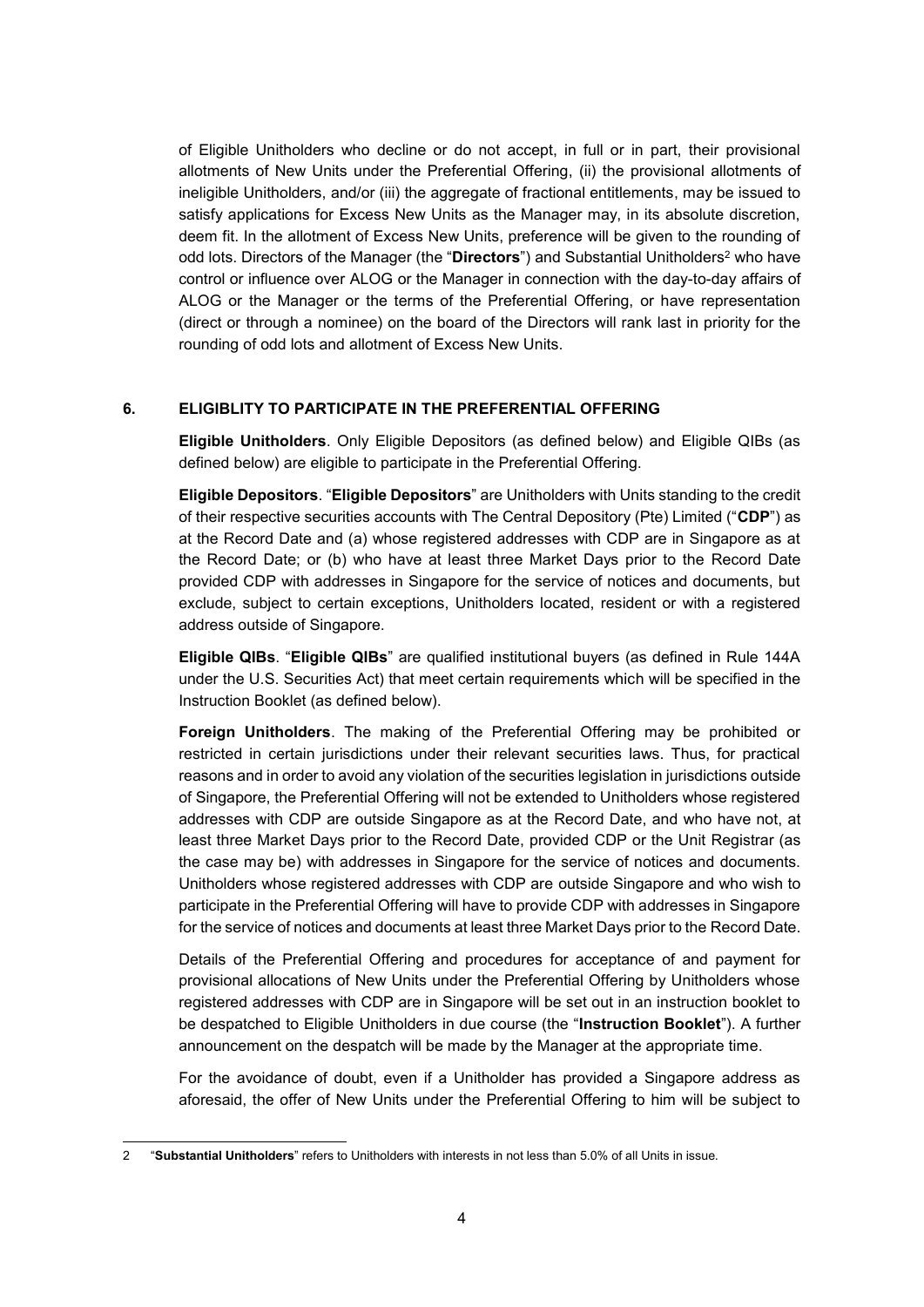compliance with applicable securities laws outside Singapore. The Manager reserves the absolute discretion whether to allow such participation as well as the persons who may be allowed to do so.

Notwithstanding the foregoing, the Manager may in its sole discretion determine whether to allow the participation in the Preferential Offering by Unitholders who are located, resident or with a registered address outside of Singapore, subject to and in compliance with the applicable securities and other laws of the relevant jurisdiction.

The New Units to be offered under the Preferential Offering have not been and will not be registered under the U.S. Securities Act or the securities laws of any state or jurisdiction of the United States, or under the securities laws of any other jurisdiction, and may not be offered, sold, resold, granted, delivered, allotted, taken up or transferred, directly or indirectly, in the United States or any other jurisdiction, except pursuant to an applicable exemption from, or in a transaction not subject to, the registration requirements of the U.S. Securities Act and in compliance with applicable laws.

## **7. UNDERTAKING BY LOGOS UNITS NO. 1**

As stated in the Acquisition Announcement, to demonstrate its support for ALOG and the Preferential Offering, LOGOS Units No. 1, a wholly-owned subsidiary of LOGOS and a key strategic investor of ALOG, which respectively owns an aggregate direct interest in 126,602,773 Units, representing approximately 10.7% of the total number of Units in issue<sup>3</sup> as at the date of this announcement, has provided the Undertaking to the Manager on 26 October 2020 (as amended by a supplemental agreement dated 11 November 2020) that, among other things:

- (i) in accordance with the terms and conditions of the Preferential Offering, it will by no later than the last day for acceptance and payment of the Preferential Offering Units, accept, subscribe and pay in full for its total provisional allotment of the Preferential Offering Units corresponding to its direct interest in ALOG (such provisional allotment of the Preferential Offering Units of LOGOS Units No. 1, the "**Pro Rata Units**"); and
- (ii) it will, in addition to paragraph (i) above, accept, subscribe and pay in full for such number of additional Preferential Offering Units in excess of the Pro Rata Units amounting to approximately S\$44.65 million of excess New Units, it being understood that LOGOS Units No. 1 will be allotted such excess New Units only to the extent that there remains any New Units unsubscribed after satisfaction of all applications by other eligible Unitholders for New Units (if any).

l 3 Based on the total number of 1,183,284,817 Units in issue as at the date of this announcement.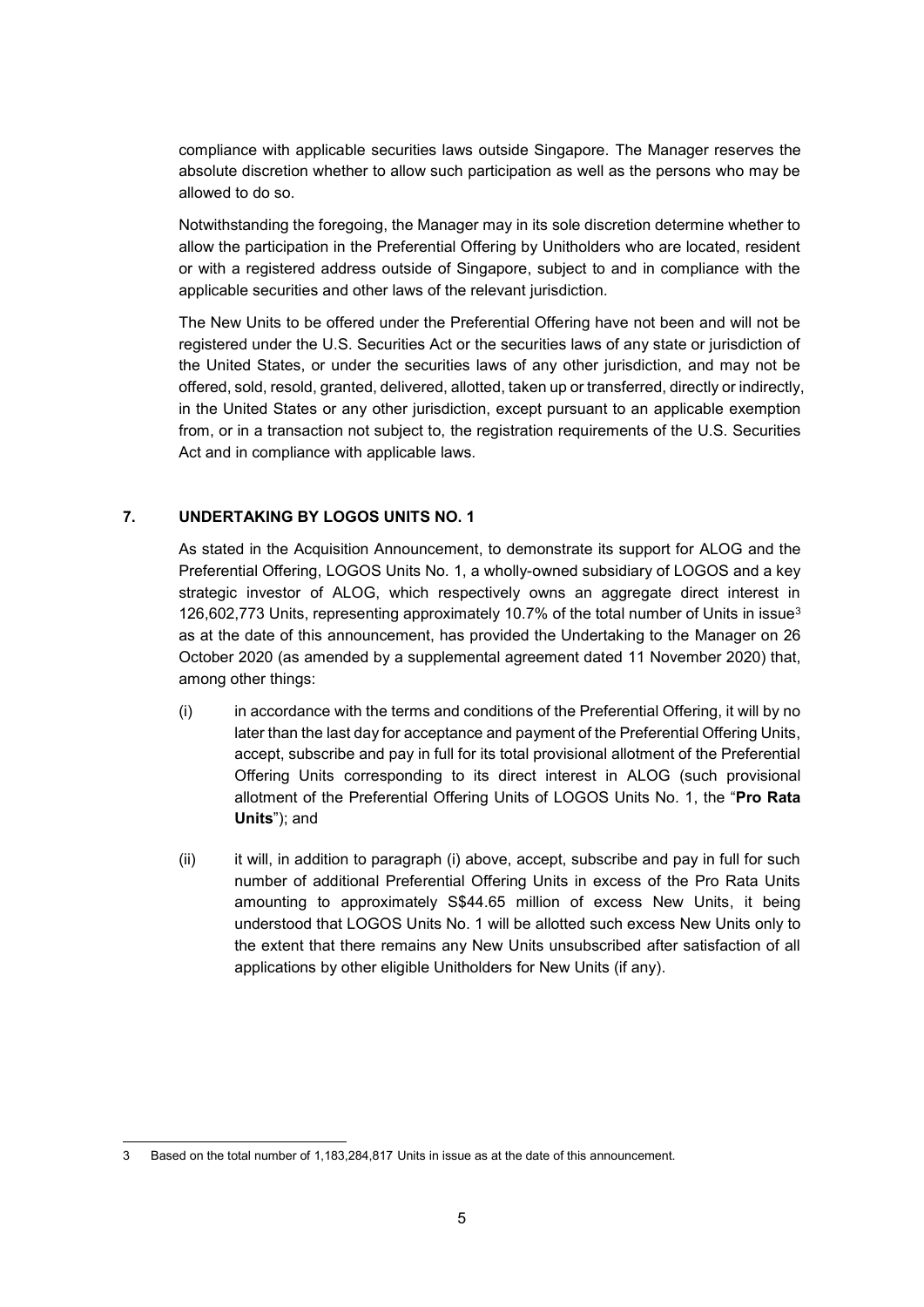## **8. STATUS OF PREFERENTIAL OFFERING UNITS**

The Preferential Offering Units will, upon issue, rank *pari passu* in all respects with the Units in issue on the day immediately prior to the date on which the Preferential Offering Units are issued.

## **9. STATEMENT BY THE BOARD**

As at the date of this announcement, the Directors are of the opinion that, after taking into consideration ALOG's internal resources and its available loan facilities, the working capital available to ALOG is not sufficient to meet its present requirements given that the Manager intends to partially fund the Proposed Acquisitions and Fund Investments with the net proceeds from the Preferential Offering.

As at the date of this announcement, the Directors are of the opinion that, after taking into consideration ALOG's internal resources, its available loan facilities and the estimated net proceeds from the Preferential Offering, the working capital available to ALOG is sufficient to meet its present requirements, including the Proposed Acquisitions and Fund Investments which will be funded in part by the net proceeds of the Preferential Offering. Accordingly, the Directors are proposing the Preferential Offering to partially fund the Proposed Acquisitions and Fund Investments.

After taking into consideration, *inter alia*, the rationale for the Proposed Acquisitions and Fund Investments as set out in paragraph 2 above, as well as ALOG's current aggregate leverage and its objective of maintaining a prudent capital structure, the Directors believe that the Preferential Offering is an overall efficient and beneficial method of raising funds to finance the Proposed Acquisitions and Fund Investments and it allows existing Unitholders to participate in the capital raising. Accordingly, for the reasons set out in this paragraph, including the factors taken into account in arriving at the Preferential Offering Issue Price Discount, the Directors believe that the Preferential Offering would be beneficial to, and is in the interests of, ALOG and its minority Unitholders.

### **10. PREVIOUS EQUITY FUND RAISING**

### **10.1 Private Placement**

On 11 November 2020, ALOG issued 90,498,000 Units at an issue price of S\$0.5525 per Unit as part of a private placement undertaken by ALOG which raised gross proceeds and net proceeds of approximately S\$50 million and S\$49.25 million respectively (the "**Private Placement**").

As announced by the Manager on 23 November 2020, S\$21.0 million of the gross proceeds from the Private Placement (which is equivalent to 42.0% of the gross proceeds of the Private Placement) has been utilised to partially finance the Proposed Acquisitions and Fund Investments by way of: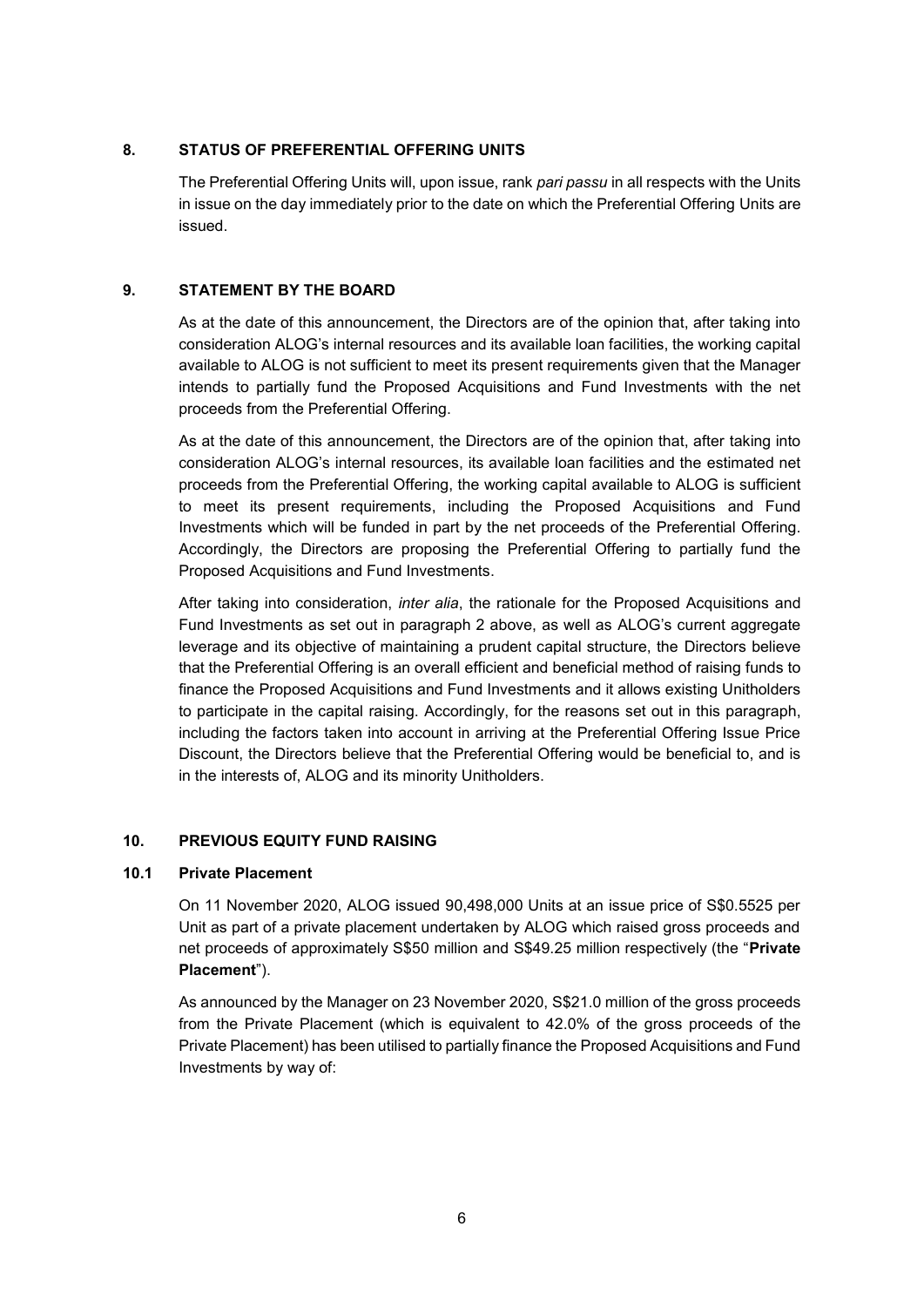- (i) repayment of the loan amount of S\$14.6 million (approximately A\$15.0 million<sup>4</sup> ), which was previously drawn down from ALOG's revolving credit facility for the purpose of paying part of the deposit of approximately S\$21.0 million (approximately A\$21.6 million<sup>4</sup> ) payable in relation to the Proposed Acquisitions and Fund Investments ("**Deposit**"); and
- (i) replenishment of the amount of S\$6.4 million (approximately A\$6.6 million<sup>4</sup>), which was previously drawn down from ALOG's internal cash resources for the purpose of paying the balance of the Deposit.

The Manager will make further announcements via SGXNET as and when the remaining proceeds of the Private Placement are materially disbursed.

### **10.2 Ivanhoé Subscription Agreement and the LOGOS Subscription Agreement**

As announced by the Manager on 26 October 2020, ALOG had, through the Manager, entered into separate subscription agreements with Ivanhoé Cambridge China Inc. ("**Ivanhoé**") and LOGOS Units No. 1, under which Ivanhoé and LOGOS Units No. 1 will subscribe for up to approximately S\$70.0 million New Units<sup>5</sup> and up to approximately S\$18.7 million New Units, respectively<sup>6</sup>.

The total amount of proceeds of up to approximately S\$88.7 million raised from the subscription of New Units ("**Subscription Units**") by Ivanhoé and LOGOS Units No. 1 will be fully utilised to fund the Proposed Acquisitions and Fund Investments.

The Subscription Units have not been issued and a further announcement on the advanced distribution to be declared in respect of the Subscription Units will be made by the Manager in due course. For the avoidance of doubt, the Subscription Units are not eligible to participate in the Preferential Offering.

# **11. APPROVAL IN-PRINCIPLE**

As announced on 7 December 2020, approval in-principle for the New Units has been obtained from the SGX-ST.

The SGX-ST's approval in-principle is subject to the following:

- (i) compliance with the SGX-ST's listing requirements;
- (ii) Unitholders' approval of the Preferential Offering at a general meeting to be convened;
- (iii) submission of:
	- (a) a written undertaking from the Manager that it will comply with Rule 704(30) and Rule 1207(20) of the Listing Manual of the SGX-ST (the "**Listing**

l Based on the exchange rate of S\$1.00 = A\$1.024.

<sup>5</sup> See paragraph 7.5 of the circular to Unitholders dated 8 December 2020 ("**Circular**") for the situations in which the total subscription amount by Ivanhoé may be reduced.

<sup>6</sup> See paragraphs 7.6 and 7.7 of the Circular for the principal terms of the subscription agreements with Ivanhoé and LOGOS Units No. 1, respectively.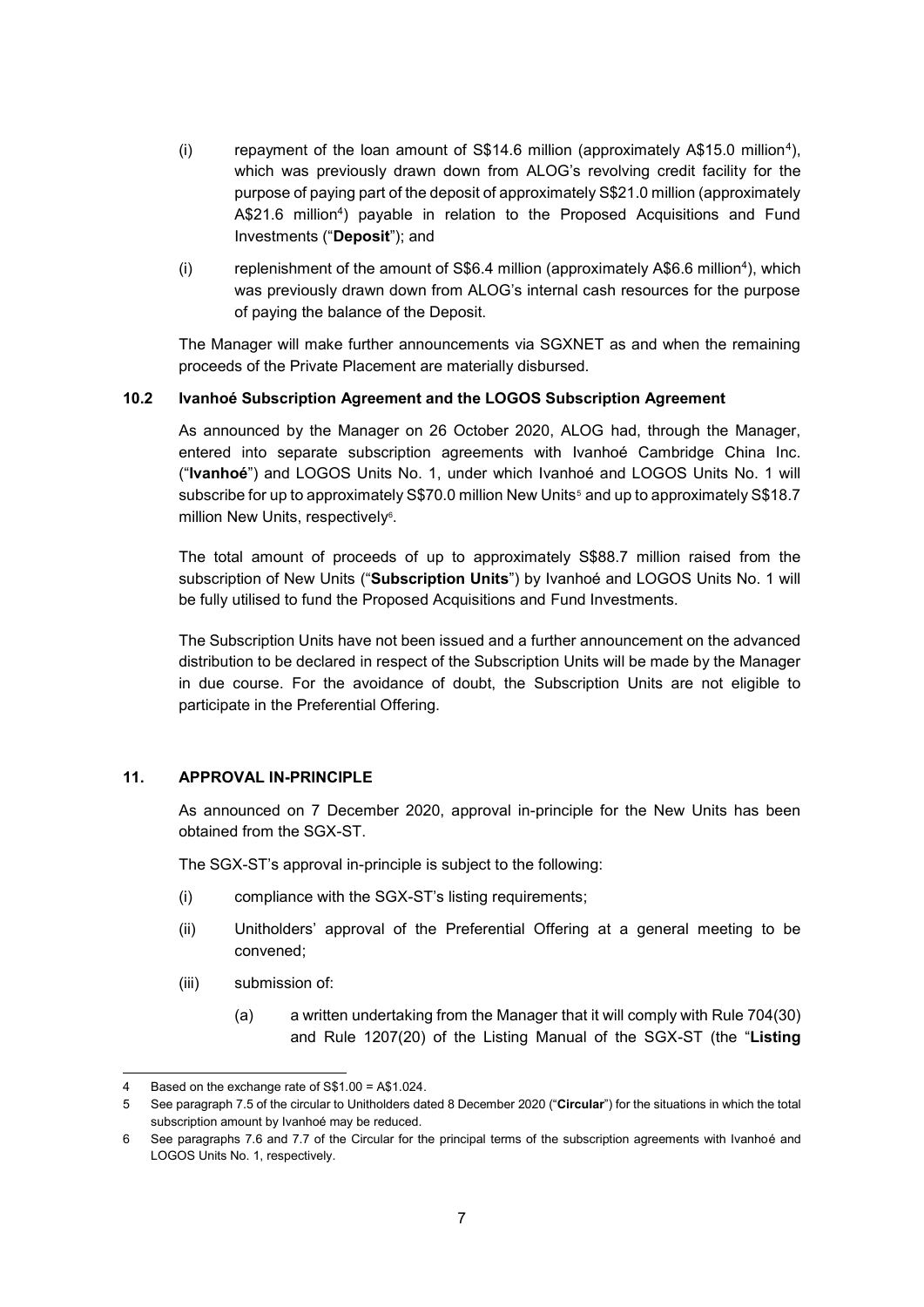**Manual**") in relation to the use of the proceeds from the Preferential Offering and where proceeds are to be used for working capital purposes, the Manager will disclose a breakdown with specific details on the use of proceeds for working capital in ALOG's announcements on use of proceeds and in the annual report;

- (b) a written undertaking from the Manager that it will comply with Rule 877(10) of the Listing Manual with regard to the allotment of any excess New Units; and
- (c) a written confirmation from the financial institution(s) as required under Rule 877(9) of the Listing Manual that LOGOS Units No. 1, who has given the Undertaking, has sufficient resources to fulfil its obligations under the Undertaking.

The SGX-ST's approval in-principle is not to be taken as an indication of the merits of the Preferential Offering, the New Units, ALOG and/or its subsidiaries. The SGX-ST assumes no responsibility for the accuracy of any of the statements made, reports contained and opinions expressed in this announcement.

## **12. INDICATIVE TIMETABLE**

| <b>Event</b>                                                                                                                                                                                     | <b>Indicative Date</b>                                                           |
|--------------------------------------------------------------------------------------------------------------------------------------------------------------------------------------------------|----------------------------------------------------------------------------------|
| Record Date for eligibility to participate in<br>the Preferential Offering                                                                                                                       | 4 January 2021 at 5.00 p.m.                                                      |
| Despatch of Instruction Booklet (together<br>with ARE) to Eligible Unitholders                                                                                                                   | 7 January 2021                                                                   |
| Opening date and time for the Preferential<br>Offering                                                                                                                                           | January 2021 at 9.00<br>7<br>a.m.<br>(9.00 a.m. for Electronic Applications)     |
| Last date and time for acceptance,<br>application (if applicable) and payment for<br>provisional allotments of New Units and<br>Excess New Units pursuant to the<br><b>Preferential Offering</b> | 15<br>January 2021 at<br>5.00<br>p.m.<br>(9.30 p.m. for Electronic Applications) |
| Listing of New Units pursuant to the<br>Preferential Offering                                                                                                                                    | 25 January 2021 at 9.00 a.m.                                                     |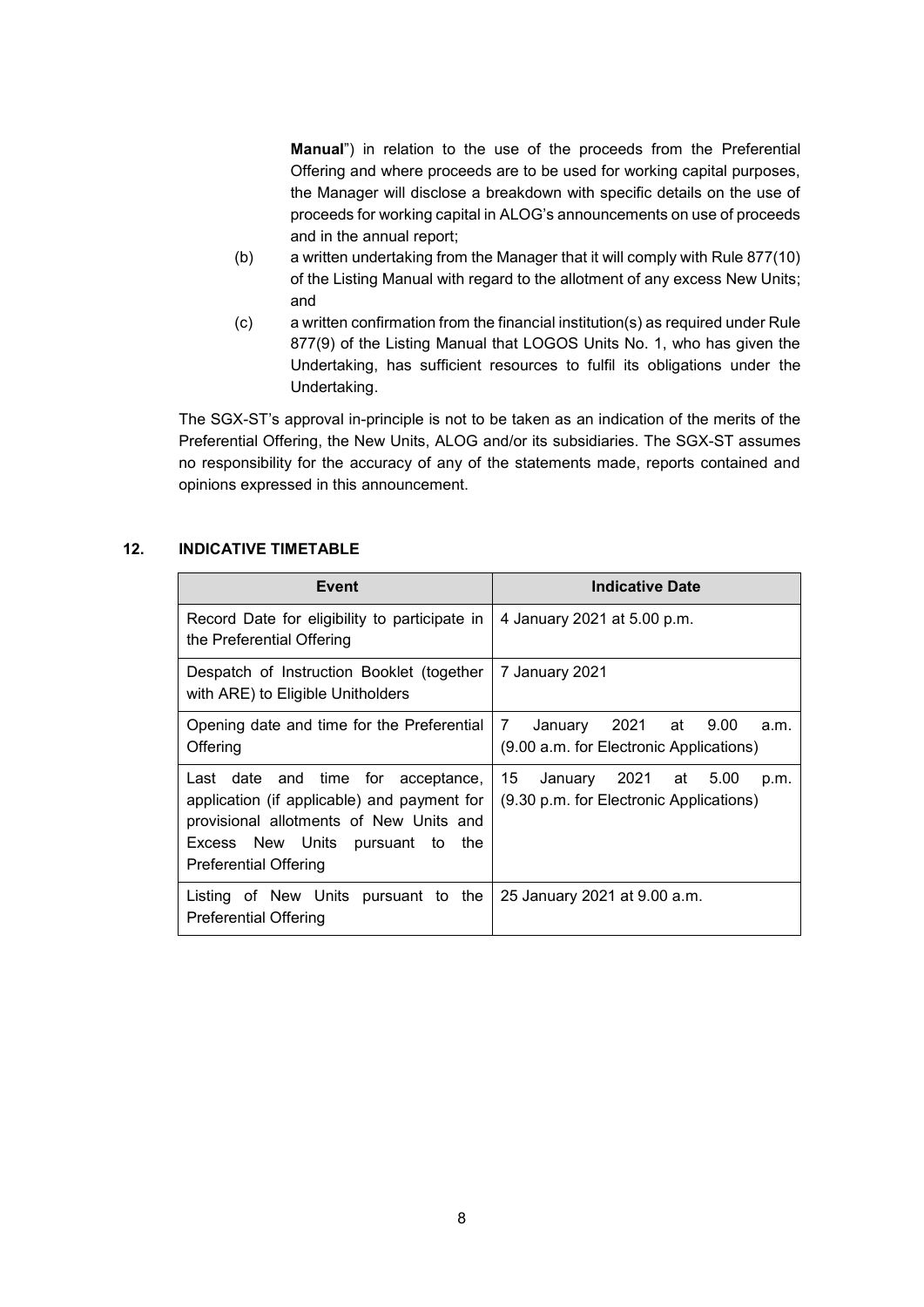### BY ORDER OF THE BOARD

ARA LOGOS Logistics Trust Management Limited (Registration Number: 200919331H) As manager of ARA LOGOS Logistics Trust

Karen Lee Chief Executive Officer

23 December 2020

## **Important Notice**:

This announcement is not for distribution, directly or indirectly, in or into the United States and is not an offer of securities for sale in the United States or any other jurisdictions.

This announcement is for information purposes only and does not constitute an invitation or offer to acquire, purchase or subscribe for securities of ALOG in Singapore, the United States or any other jurisdiction nor should it or any part of it form the basis of, or be relied upon in connection with, any contract or commitment whatsoever.

The value of Units and the income derived from them may fall as well as rise. Units are not obligations of, deposits in, or guaranteed by, the Manager, the Trustee, or any of their respective affiliates. An investment in Units is subject to investment risks, including the possible loss of the principal amount invested. The past performance of ALOG is not necessarily indicative of the future performance of ALOG.

Investors have no right to request the Manager to redeem their Units while the Units are listed. It is intended that Unitholders may only deal in their Units through trading on the SGX-ST. Listing of the Units on the SGX-ST does not guarantee a liquid market for the Units.

This announcement may contain forward-looking statements that involve risks and uncertainties. Actual future performance, outcomes and results may differ materially from those expressed in forward-looking statements as a result of a number of risks, uncertainties and assumptions. Representative examples of these factors include (without limitation) general industry and economic conditions, interest rate trends, cost of capital and capital availability, competition from similar developments, shifts in expected levels of property rental income and occupancy, changes in operating expenses, including employee wages, benefits and training, property expenses and governmental and public policy changes and the continued availability of financing in the amounts and the terms necessary to support future business. You are cautioned not to place undue reliance on these forward looking statements, which are based on the Manager's current view of future events.

This announcement is for information only and does not constitute an invitation or offer to acquire, purchase or subscribe for the Units in the United States or any other jurisdiction. The past performance of ALOG and the Manager is not necessarily indicative of the future performance of ALOG and the Manager.

This announcement is not for release, publication or distribution, directly or indirectly, in or into the United States, European Economic Area, the United Kingdom, Canada, Japan or Australia, and